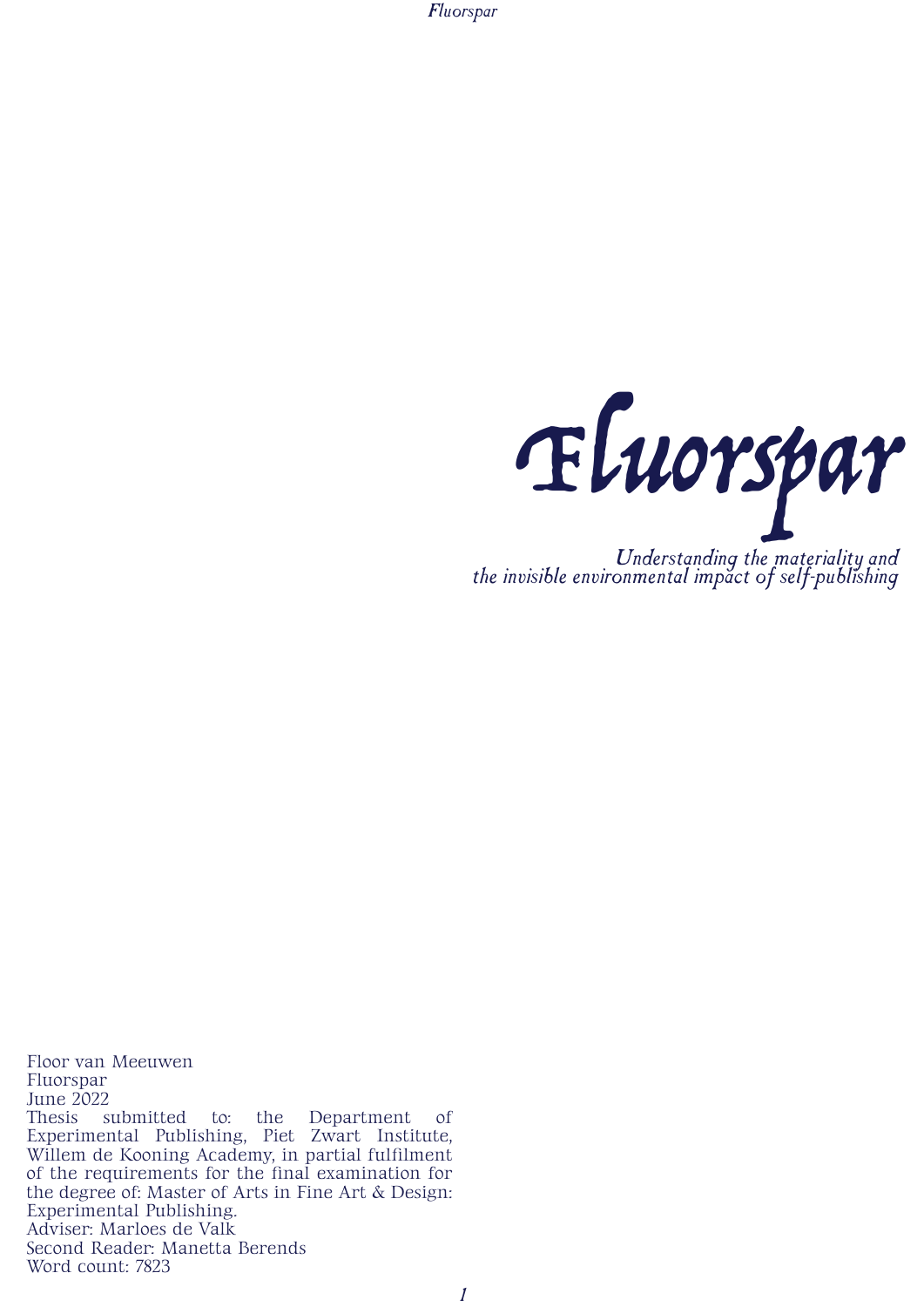

### Revised edition June 2022

Edited scan from Miller's Collectables Price Guide, 1998-1999. This guide shows a variety of artefacts and their value. On the left of this page you can see the worth of antique money. A £1 note being worth £10 to 15 pounds sounds interesting to me and raises questions on worth, value and materialism. This image was dithered using the online tool Ditherit. The image size is now 9,22% of the original file size; from 3,9MB to 355KB.

## *Table of Contents*

| Introduction                      | ₽  |
|-----------------------------------|----|
| Thoughts on Value                 |    |
| Local                             | 4  |
| Does the End Justify the Means?   |    |
| Back to the solar powered website |    |
| Understanding colour              |    |
| Conclusion                        |    |
| Bibliography                      | 10 |
| Afterword                         | 11 |
| On the design                     | 11 |
|                                   |    |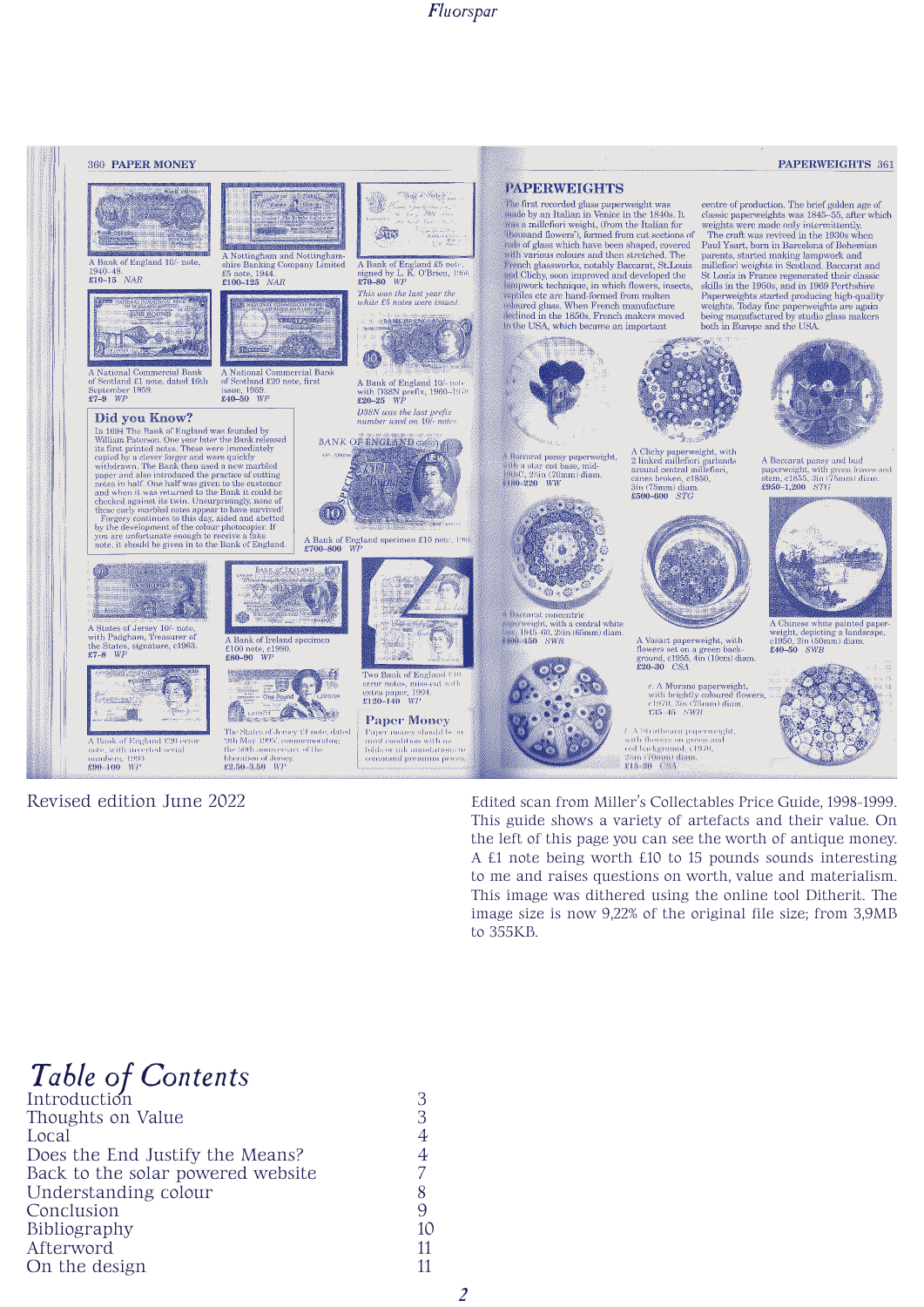### *Introduction*

For my thesis I researched the invisible environmental impact of self-publishing. This to document the role as a self-publisher and its consequences on environmental problems. As a self-publisher I feel the need to research on these consequences and solutions inside the field, tools and reflect for my own design practice, which could be interesting for other self-publishers too. In my thesis I wonder on the different aspects in materiality involved in publishing, from energy use to pigments. What is local? What kind of resources do I use as a self-publisher? Can understanding your carbon footprint be achieved by putting the weight in C02 pollution of the website on the bottom of the page? To examine these questions I researched alternative publishing projects and delved a little bit in the world of colours.

## **Thoughts on Value**<br>Sometimes I have these thoughts, thoughts that

make me feel efficient. For example, when I push myself to go to my studio, arriving there I realise I have this gigantic place that I can use (when I am home I always forget this). My studio is a place that will be demolished by a housing agency to build more expensive houses to live in. Because of all the turmoil around affordable housing in The Netherlands the housing agency decided to let artists use the empty spaces for free until all original renters have moved out. No costs of rent, energy and water. The thought that comes eminent with using this big atelier for free is: "all the water and heat I use here I don't have to use at home. This will make my life a lot cheaper." Although this seems an efficient idea, resulting in lower cost living situation, in the end I use not less energy and water, I just don't pay for it. This situation is only efficient for my wallet, not for energy use. What does efficiency mean? The definition stated on Wikipedia of efficiency is broad and narrow at the same time: "Efficiency is the (often measurable) ability to avoid wasting materials, energy, efforts, money, and time in doing something or in producing a desired result. In a more general sense, it is the ability to do things well, successfully, and without waste" (2022).

This thought of my atelier reminds me of a thought I had earlier in my life. Around ten years ago I realised when looking at a light bulb, that all the energy used on the planet will not come back and just evaporates. "Even this light bulb is taking energy from the earth, energy that won't come back". Is this true? Is the earth only evaporating energy, water or heat? Would the weight of the earth become lighter? These things are hard to understand. They are too big to understand, too abstract.

The encouraging rant/ manifesto of Marc Fisher (2021) about a self-sustaining publishing model talks about his practise as a self-publisher. It is encouraging in the way he speaks about his practise, sharing golden tips for publishers in practical ways. His manifesto opens up the conversation around transparent publishing models. One of

the things he states in his text is to make use of all the free printing possibilities that you encounter as for example, at work (Fischer, 2021). He compares it with the free food at art openings and conference receptions and pushes on using every opportunity of free printing. But how free are free goods? This suggestion of free products creates less responsibility for the product and the infrastructure or ecology the product comes from.

As a teenager I wondered why I gave more emotional value to a souvenir my elder sister gave me from Brazil than to a product bought in a shop that has made in China engraved in it. What is value? When looking at a single episode of Tussen Kunst & Kitch, a television program where people can appraise and find out the origins about a product, the worth of a thing is decided on the demand of the thing. Something is more valuable if people want it. If nobody wants it, even if it is unique, it is worthless.

How my teacher at art school once described a thought he had at Mc Donalds impressed me. He explained that he ordered a menu, got it real quick, walked over to a square table, ate the food, and threw away the packaging. He realised that the plastic packaging material was used for less than a minute, though it probably was extracted from oil, shaped in a factory and travelled the world to get to be used for a few seconds. Extractivism as modernity.

"The increase of trade around the world, especially by large companies producing and trading goods in many different countries" is the definition of globalisation in the Cambridge Dictionary. Because of globalisation actions in production become more and more abstract. In between steps of production processes are getting more dispersed because of outsourcing. The chain of a raw material to a customer holding a product in its hands is long. In some companies, there isn't one employee working anymore understanding the whole product. (Martijn 2021).

When did globalisation occur? Isn't trade one of the most powerful capacities human kind has to distribute knowledge? Without trade no knowledge? Is it because of trading, that humans can achieve eminent (technological) inventions? Talking about trade looks like a whole different topic than talking about the environmental impact of self-publishing but they are intertwined. A publication can be seen as a product, just as a bottle of shampoo but also as knowledge, as a trade itself in the form of a publication.

Efficiency with outsourcing, monoculture and diffracted process to create products looks diametrically opposed to local initiatives and result in the abstractness of how we perceive our materials. The pretended plentiness of materials in our world because it is easy and cheap to purchase resources makes it easy to believe there is an abundance of resources. As a DIY publisher I use a lot of different resources to create objects. Paper, inks, software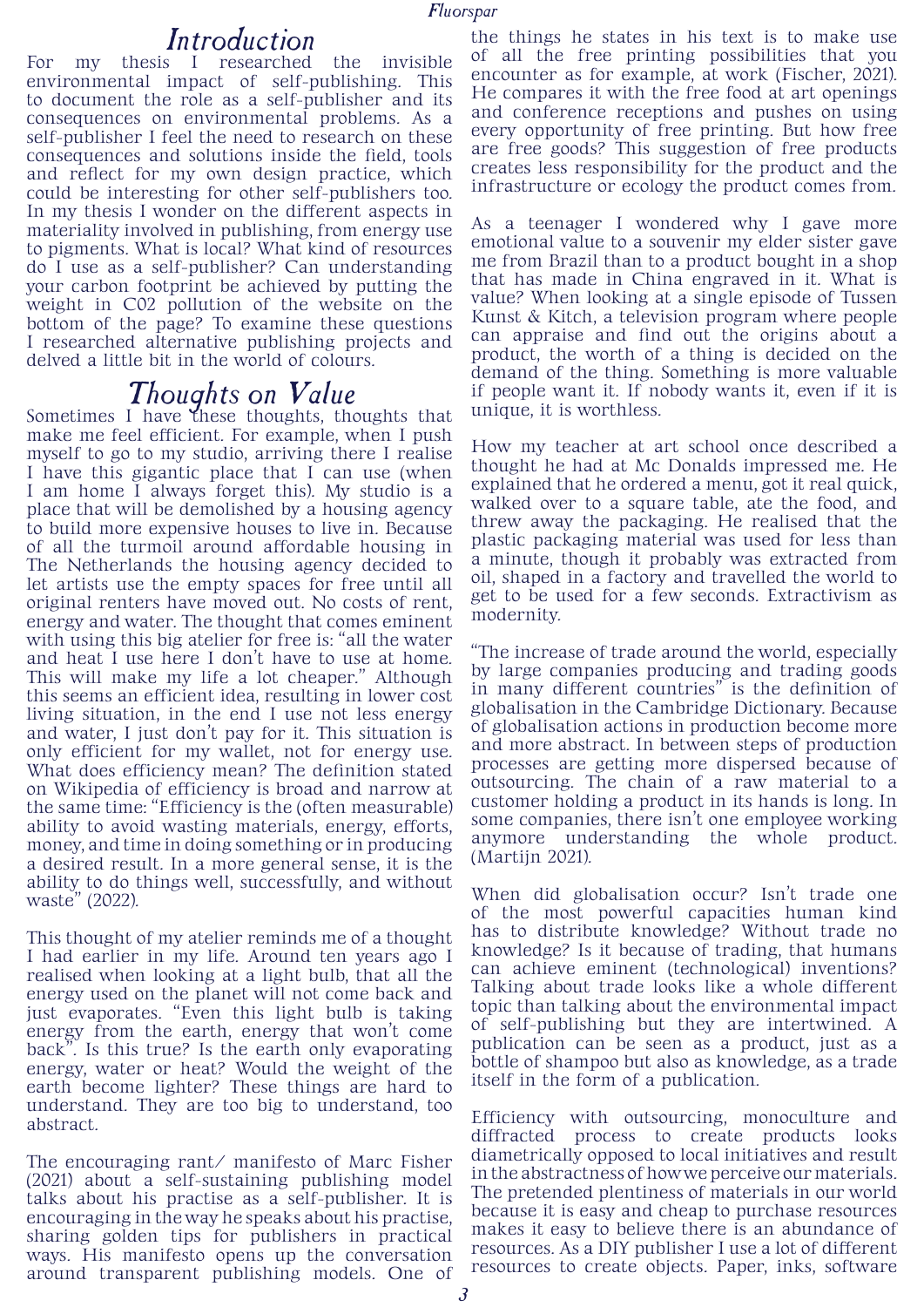and hardware are the basis materials to make a book nowadays. Do I understand all the materials that I am working with? What environmental impact do these resources have? How to grasp the materiality of a computer running Indesign?

In a very broad way of thinking, all acts of production or labour uses energy. Be it in burning fossil fuels for extracting minerals out of a mine, in the process of transforming these minerals into solar panels or be it in the labour of an electrician connecting a solar panel on your roof. The production process can be easy overlooked when using a product simply because you were not there in the whole process. As a self-publisher, I use a a variety of materials to create magazines, newspapers or booklets. How much energy do I use in this process? Until how far as a designer should I reduce the environmental impact of my publishing?

To reduce the environmental impact of publishing is first to understand the environmental impact and to know the different options that are available. What is clear is that energy use could be heavenly reduced if we would send less data around and store less data, if we minimise the use of materials like paper and ink and if we could influence production methods of the materials but above all know how the infrastructures work to understand where we could make changes as consumers, users or publishers.

### *Local*

It is amazing and frightening how evolved sharing techniques became in the last years. We live in a time where we have digital nomads, Instagram influencers and students setting up web-shops in their student rooms selling products that they don't have on stock but order directly from Alibaba. These globalisation processes make things abstract. Buy local initiatives sprouted everywhere. Shop local, buy books local, support your local shop. These initiatives are against big companies, but not per se for local products. What is local? What are local methods when publishing a publication?

First of all, it is quite difficult to say what local is. If a tomato is grown in my neighbours backyard in Rotterdam, this gives the impression it is very local, but tomatoes are no local vegetable but originate from South-America. Although all the energy it took to grow this fruit happened within a few meters, are the soil and other ecological systems adapted to tomatoes or any other invasive species here?

If a book is published in a print shop around the corner, the locality of this product is only in it's labour and transport of the final product. How is the paper produced? What are the ingredients of the inks and where do these come from? How far do you go in this local process? Must the Epson printer printing the book be local as well?

Another thing that makes "local" subjective is distance. Lastly; what feels local to me is totally

different than your perception of locality. Around hundred years a go it was quite rare to go on vacation in The Netherlands. Nowadays it is difficult to understand that there were people never coming out of their villages their whole lives. Distance is perceived shorter when the travelled time is shorter as well. Coming from the town Groningen, traveling by train to Rotterdam takes me less than 3 hours which I personally feel like a short distance, but same distance is perceived like a long distance from friends from Rotterdam traveling to Groningen simply because living in one of the most "desolate" places in The Netherlands, one of the densest countries in the world according to population, I was used to travel these distances and perceive them as normal. Just like some people find it normal to go on plane for eight hours to a meeting and others find it normal to get the car to the supermarket that is 200 meters away.

# *Does the End Justify the Means?* Besides raising the important questions, one of the

most important question for me in publishing is; Does the end justify the means? If  $\overline{I}$  make use of a (eco-friendly) search engine, I must be aware I am still using energy. The search engine Ecosia promises to plant a tree after a certain amount of searches, but does it make the search in itself ecofriendly? Paying an extra fee for flying does not make the flight itself less harmful.

If I publish for example about solutions in eco-friendlier ways of publishing, should the publication be eco-friendlier too? Do you have besides a responsibility in about what you publish but also in how you publish as a publisher?

Resolution magazine, Hot Pictures, is focussed on climate impact in pictures/ photography. The subject pictures looks narrow, but involves other processes they touch and question critically in this issue that are interesting for publishers in a wide scale. Interesting in the design of the magazine is that it is using dithered images to use less ink in the printing process.

Inside Resolution magazine they (Cleutjens and Otto, 2021) quote Kris De Decker, the founder and editor-in-chief of Low Tech Magazine:

"Something is sustainable only if it can be sustained. The current use of electronics is clearly not sustainable, but it's much harder to define exactly what sustainable digital technology would look like. A first step would be producing less data with lower bit rates. Limiting the resolution of videos and images would have a massive impact on pollution."

Besides inside the Resolution magazine, I spotted more references to the Low Tech Magazine (LTM), with especially the focus on one part of this magazine that it is solar powered or about the dithered images.

The Dither it website, which was used to dither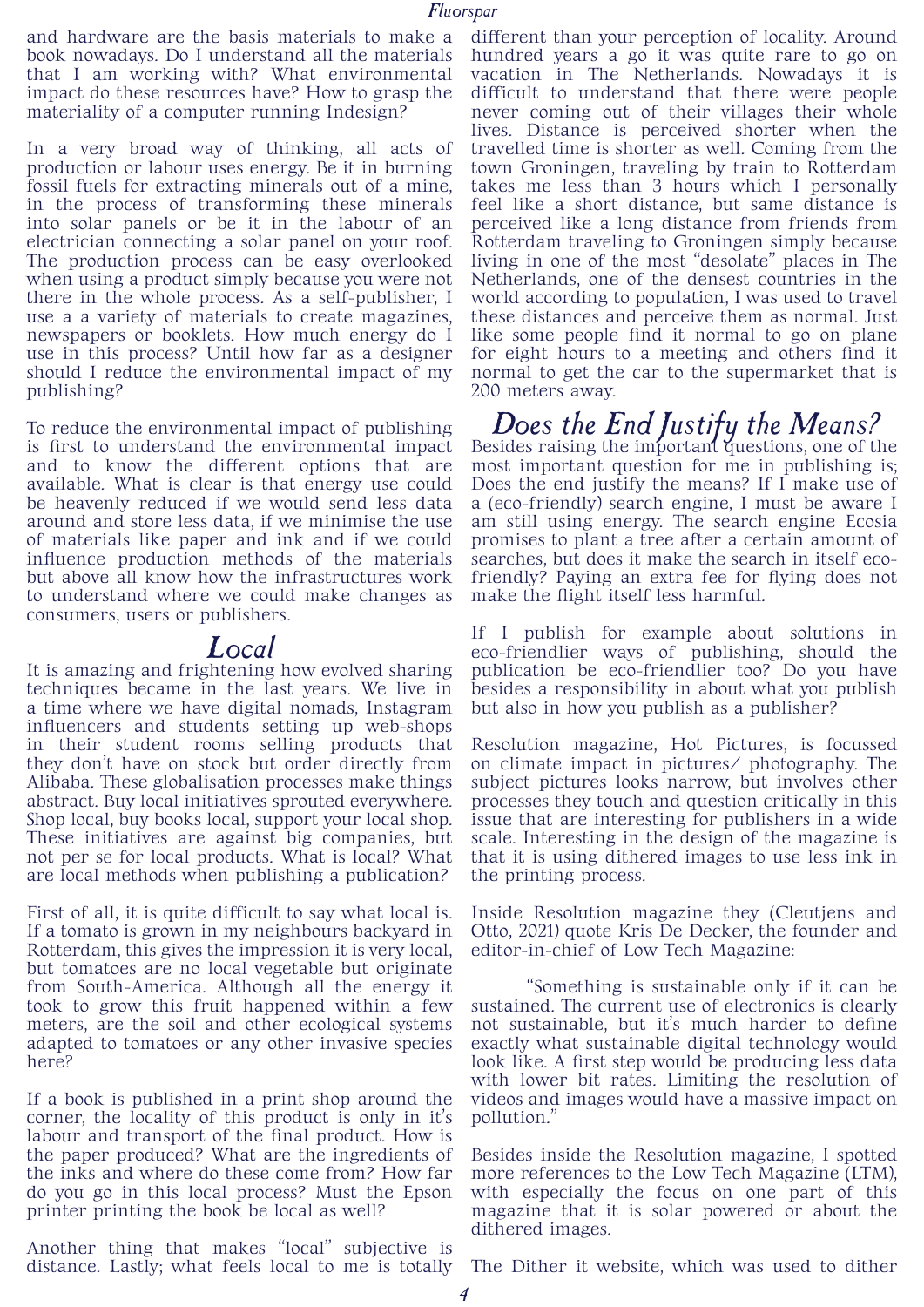the only image in this research, is quoting LTM as well (Harris, n.d.). The Dither tool was made being inspired by an article from LTM on low resolution images and dithering. Dithering is a process to change images. In easy words: it changes the colour palettes, with most of the time resulting in a bigger contrast which uses less information and reduces data to visualise the images. The website shows how much bits you save when you dither an image and gives you different ways to play with your image. What it doesn't show is how much energy is costs from their side to alter your image. I can imagine that if you use programs like Dither it to reduce file size, the image should at least be used a certain amount to have it's impact on reducing energy costs and outweighs the costs of the dithering process itself. Another down side of the Dither it website is the fun it brings to dither with all the choices they present; different colour palettes and multiple dithering techniques. This variety in choice makes me using this tool in an experimental way thus results in creating a lot of images. Another thing that influences energy costs is data transferring. The website is stored somewhere, on a server, doing the calculations. Sending the modified images from this server costs energy too. This and the easy approach on the website to use dithering as a tool to create small sized images without showing the energy costs of the dithering process itself goes for me beyond it's purpose in reducing emissions. This stands in contrast with the holistic approach from Low Tech Magazine on their solar powered website; the information given is incredible.

LTM published multiple articles about the project on broad information on how they build the website and what it could be improved in. One article are the results of monitoring the solar powered server for 15 months and collected data on uptime, energy use, power use, system efficiency, and visitor traffic. LTM also calculated how much energy was required to make the solar panel, the battery, the charge controller and the server.(De Decker, Roscam Abbing and Otsuka, 2020). The website itself shows how much battery the self hosted server has and the page size in Kbs on the bottom of the page, just as Joanna Moll.

The artist Joanna Moll shows in various artworks and on her website before visiting the digital artwork or the documentation, the size of the web page to let the visitor know how much data will be or is transferred to your computer when opening the page. She also shows the presumably emissions in CO2 calculated from the energy costs of the transferred data. In her project DEFOOOOOOOOOOOOOOOOOOOOOREST she visualises Google searches of users on average with the amount of trees needed to absorb the amount of CO2 generated by the global visits to google.com every second.

Although data and comparison is key to understand emissions. Can understanding your carbon footprint be achieved by putting the weight of the website on the bottom of the page? Will these calculations change awareness and if they do, influence data transferring of users on the World Wide Web? The growing developments of creating bigger data storage systems that are smaller physically is making the understanding of data sizes more abstract to me. When I was 11 I got my first Mp3 player, with a storage of 128MB. I still remember this was a lot of megabytes. It could store around 50 songs! Back then I had a certain understanding of how big a MB was, I have the feeling I lost it shortly after this. It was comprehensive that 128MB was equivalent to 50 songs. Now with data storages in the cloud, bigger storage capacities in devices and with faster data sharing possibilities and more efficient compression algorithms the feeling if something is big to download or to send comes with speed. If it is slow to download a file or to open a web page I first question my wifi connection and secondly think it must be something big. With a growing world wide web, growing memory chips and growing data infrastructures this "big" become more abstract.

The intro of Gabrys, Powering the Digital (Gabrys, 2014) starts with a clear comparison:

"Varying estimates place the quantity of energy consumed to power digital devices and networks at around 1.5 to 2 percent worldwide between 2008 and 2011. This is a quantity roughly similar to the aviation industry, and is expected to grow to 3 percent of total world energy use by 2020."

This connection between the aviation industry and powering digital devices is powerful so to say, since we all know how polluting airplanes are. It is shocking to see how this prediction shows that it doubled in less than a decade. With cumulative graphs in my mind these percentages address a serious problem. Since we are living in 2022 at the moment and Gabrys wrote this text in 2014, this comparison could be verified and updated, however checking these facts with a quick scan shows a variety of sources stating something similar but with different numbers. Although comparison is key, and these facts of a rising world wide power consumption is inevitable, a question comes to my mind. We all must understand all of our practices are energy consuming by now, but how could we embody this knowledge in a way that influences our daily practice?

One statement in the Eco-publishing hand book: The Container is Important Too (Carrera, 2017) is to communicate to the reader a "simplified environmental product statement that information on the impacts in carbon footprint terms, in raw materials, energy, water and waste of the entire book publishing process." In the handbook they put this as a "dialogue with readers". However as I feel the responsibility as a publisher to react and minimise my environmental impact in publishing and think that mentioning the environmental impact of the product could be informative to the reader, I don't see this is a dialogue but more as a monologue since readers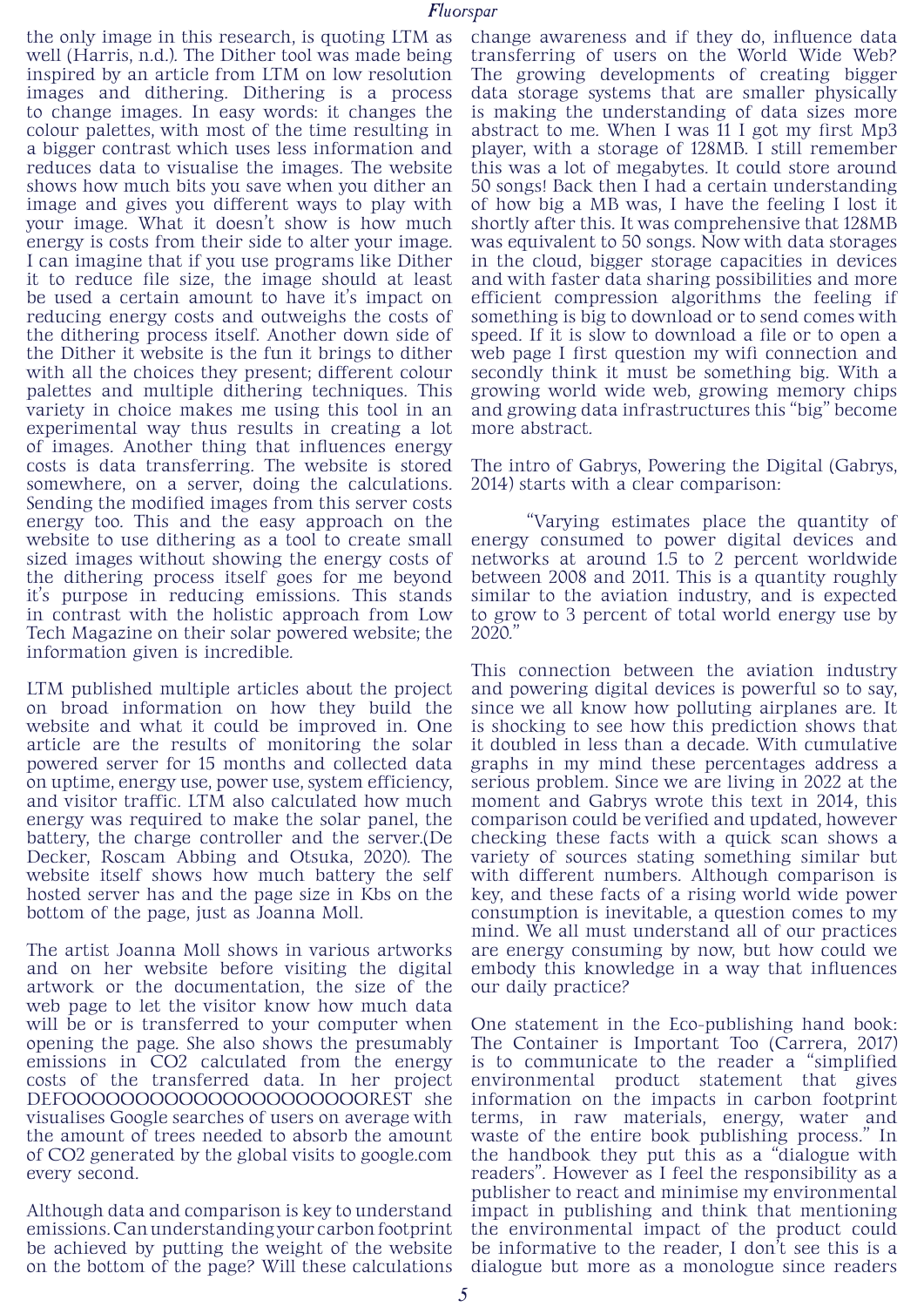can't talk back to the publication. If I would like to index all material used for a publication and provide it with a number in carbon takes a lot of research, calculations, time and energy and is probably not possible at all to find out. For example: I would have to contact the paper factory of my zine and ask how much water they have used to make it, how much energy the paper mill used. Should I also ask what the workers there had for lunch? I should find out where the trees come from and what type of tree or plant is used because it differs how much CO2 is absorbed per herb. Taking into account what kind of fuel and the distance it took for all the trucks and the energy of the labour of all truck drivers to bring the trees from the plantation to the mill and from the mill to the sorting centre and from the sorting centre to the shop it would be impossible to give a correct estimate.

This number would be symbolical and never true. I can imagine that showing the impact or its carbon footprint can have impact if it would make sense to the reader (and even then it can be seen as guilt tripping) but most probably it would be too abstract to understand the impact of 4,17632 grams of CO2.

How Joana Moll uses these indications as an artwork is to me understandable as a practice of an artist and partly because she explains it with objects and tools out of our daily life but I can imagine that quantifying every publication in greenhouse gas emissions would lead to a more abstract and restricted view on the climate crisis.

In the experimental publishing project A Nourishing Network (ANN) one article is dedicated to calculating the Carbon Footprint; Can hope be calculated? Multiplying and Dividing Carbon, Before and After Corona by Caroline Sinders & Jamie Allen. The ANN is a project to publish articles. It publishes them online or it could be delivered in your physical mailbox. Instead of receiving one publication you get two as a way to spread the information. This disseminating process and the view on calculators in this particular text is interesting. To emphasise the act of sharing and to give the reader permission to share the article is a subtle way to let the audience know that it is part of this network and of the capacity to network more. It is maybe idealistic but I can imagine that this opens up the thought of buying a book and keep it in your bookcase towards sharing publications more actively. Asking more participation of the reader could result in a broader network for the publisher without printing more books. Inside this text Allen and Sinders give a critique on carbon calculators, and go deeper inside the energy costs of smart meters. This insight of doubting calculators, explaining that it is not that simple to calculate everything and that the calculating itself costs energy too is very interesting. This same critique is given inside the text version of the talk from Maciej Ceglowski (2015). In this talk Ceglowski gives clear examples of published articles talking about using too much data, while the pages that stores the article takes much time to load because

they store big sized images, have a lot of extra data because of advertisement, make use of scripts that are calculated on the device of the viewer or are in other ways data consuming. The talk compares the size of an internet page of a tweet with a whole book which makes it clear that a lot of websites are "obese". Another artwork of Joanne Moll proofs the same. In The Hidden Life of an Amazon User she published pages of codes that are happening invisible on the back side when she purchased a book on the website of Amazon. This work shows the complex data structures happening behind a web page and in itself questions this obese use of scripts. Are these lines of code that happen in the background to any use for the user compared to the costs of energy usage?

As a publisher I make use of a lot of different methods to create publications, without realising that most of those methods are computing. My website and e-mail is hosted somewhere in Germany. I post regularly on social media to get attention for my published projects. All editing happens on computers. The printing process happens mostly with copy machines and the Risograph. Without electricity I can't type, design, publish and promote. Presently, almost 10% of what we read is in digital format, near to 100% of paper publications are produced using electronic equipment (Escamilla Monell, Panyella Carbonell, J, 2021)

After reading more about JavaScript and other programming languages that make internet pages dynamic as opposite to plain html and css I was getting more doubts on the way I was designing a web archive for my radio shows. The venue where I make this monthly radio show uploaded the audio files on the platform Mixcloud. Because it was already uploaded I thought it would be a better idea to embed the files on the web page then to upload them again. Since each radioshow takes up to an hour, the files are "big" and it doesn't make sense to me to have these big files existing twice on the internet. But when I noticed while embedding the files as an  $\langle$  if rame is that when visiting this webpage you not only use the file from Mixcloud, but that Mixcloud uses the website too to track information. Privacy wise this is not fortunate but it also increases the weight of the page in code, thus calculations, thus energy.

For me the meaning of the word infrastructure is abstract. When I think of infrastructures in logistics like containerships, trucks and sorting centers in my mind an image appears of the transportation systems as (moving) spaces, most of the time square, storing stuff. The stuff could be anything. When I am on the highway just behind a lorry, I sometimes wonder what it is carrying but mostly I just see only the truck itself. In some occasions it gets more gripping on this abstract structure of logistics. When the Ever Given was stuck inside the Suez Canal in spring 2021 news from the retail world popped up that the stock of Christmas decorations would not arrive on time in The Netherlands. Or when the MSC Zoe container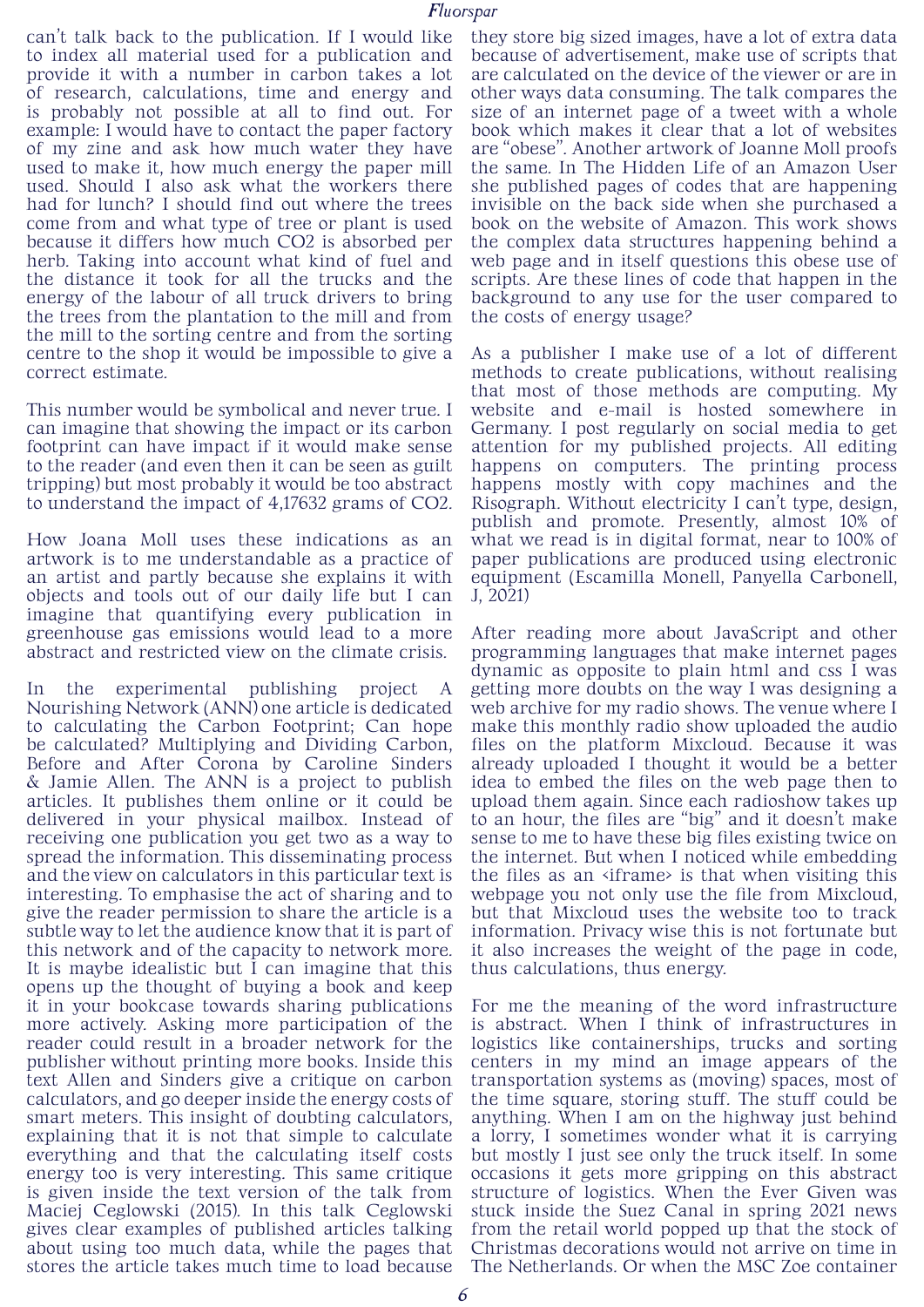ship lost over 300 containers in the North Sea in the night of 1 and 2 of January in 2019 and all of the isles of de Waddenzee were decorated with all the products that were stored in the broken lost containers. After two years, in September 2021 the last container of this accident was stowed.

The "dirt" of energy does not turn up as litter or rubbish in the same way that Styrofoam containers or plastic bottles do, but rather circulates in the relatively immaterial if no less potent form of CO2 emissions, particulate matter, and other airborne emissions (Gabrys, 2014).

For a few years I've worked in an art supply store. Once the owner told me that everything we have stored for a while in our warehouse costs money because it could be replaced with products that are sold. Although this vision sounds very capitalistic, it has also something interesting when comparing a warehouse to a data centre. The warehouse is a flexible thing. When things go out of stock there is room for a new product. When we finally sold the glitter paint we had for a while, we had more room for the white paint which is a top selling product. How flexible are server centres in storing data? When I think about all the data I have stored in the cloud in different ways, different platforms, a fear comes not only about that I would loose data, but a bigger fear up rises that I have data stored that I would never use anymore. What frightens me is the thought of most of the servers containing a high percentage of data that is never going to be used again. One solution to control this issue is hosting your own website on your own server.

*Back to the Solar Powered Website* The publishing project of the solar powered website of LTM is interesting on many levels especially in its approach to reduce the environmental impact of the magazine but even more in sharing the indepth knowledge around the hosting, building and improving the platform.

The website is stored on a self-hosted server. It can be less efficient to have your own server in terms of energy use because it's likely that (server) companies like Google pay less than you do for power. This is because they use enough electricity to be able to arrange power purchase agreements, which are deals to buy the power from a renewable energy project over a multi-year period that helps it get built (Adams, 2021). The autonomy of hosting your own server, the knowledge of maintaining a server and the sovereignty of having your own data centre can outweigh this energy efficiency or it could even turn into an approach in running a server in a more sustainable way.

When surfing on the web and visiting a website most of the time the information shown is stored in a fossil fuel powered data centre. When hosting your own server you have more power in choosing the energy supplier thus the energy source which the server is using, although when having a contract with a "green" energy supplier it doesn't mean the

be it in that it is debatable because windmills, hydrogen and energy from burning biomass are all equally accounted as "green" energy too. Besides the energy from every power plug connected to the general energy grid doesn't keep renewable energy separate from the fossil fuel one.

In the case of LTM it is stored on a server located in Barcelona. When visiting the website the first sentence to read is that the website can go offline from time to time because it is solar powered. This vulnerability in accessibility of the website is a beautiful aspect of this project to show energy consumption of the web. Although solar energy sounds like a solution to fossil fuel, the production and durability of solar panels should be taken into account too, but I will go more in-depth about this later. The mentioning of the location of the server makes a server less abstract. There are websites where you can paste a website URL address to see where a server is located that hosts that website (which because of security reasons not always shows you the exact address), but LTM shows also the battery power, the power used and the battery status.

Another server project using solar energy is Solar Protocol (SP) (http://solarprotocol.net/). This project, inspired by LTM, consists of multiple solar powered servers running all around the world. The server with the most energy is serving you the website. The websites design and content changes when a different server is running the website. Because SP is using multiple servers and is spreading the labour of the server with the most energy serving the website it puts energy up front instead of speed. It doesn't choose a server that is the closest. Another interesting thing that they mention in their manifesto is their accountability of energy-centred design. In building the website, they attempted to do the computation work required to generate the visualisations on the server-side, rather than by using JavaScript in the client's browser. In other words, the servers do the heavy lifting as opposed to your computer. In this way, we are assured that these computational cycles are powered by solar rather than fossil fuels. This inverts a capitalist logic that incentivises us to export costs to someone else somewhere else, a drive that has produced concurrent ecological crises (Brain, Nathanson and Piantella, 2021). In their manifesto they relate to Joanna Moll's work in the Hidden Life of an Amazon User where she demonstrates this through the case study of buying Jeff Bezos' book from the Amazon website. In this project she audits the eye-watering amount of computational work and energy expenditure that is outsourced to a user's computer by the Amazon website (presumably in order to track their behaviors and show them 'relevant' ads) (Brain, Nathanson and Piantella, 2021).

energy you use come from an eco-friendly source A lot of ingredients of new energy systems and Although these solar powered initiatives make these platforms more centralised, more local and therefor more tangible there is a debate on solar panels and other fossil fuel energy replacements.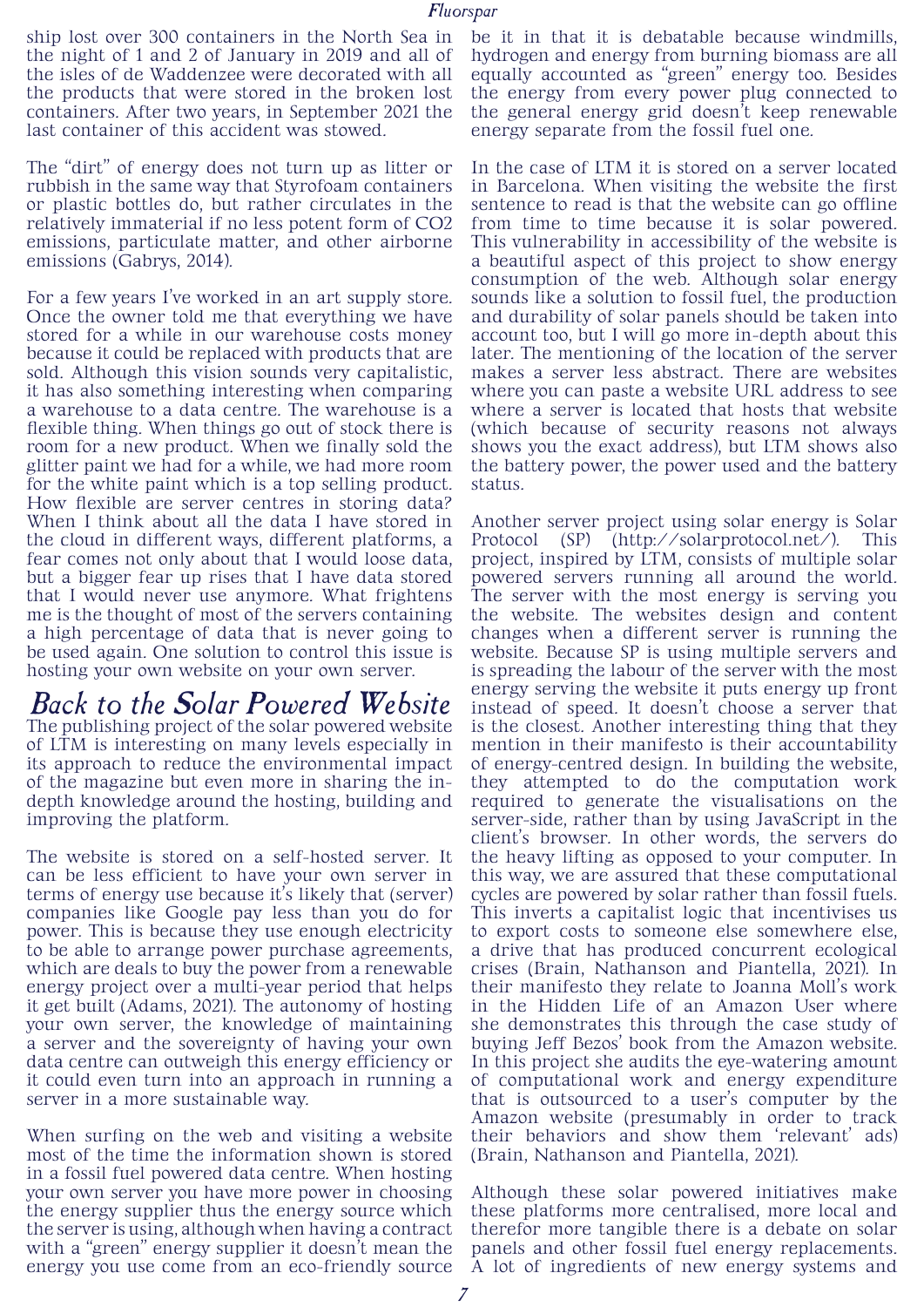mainly all computers use specific resources. The increase in the demand in these materials raise the question if they are replacements at all. A specific type of materials used for these products are rare earth metals. They are called rare not because they are rare but because it is hard to get them out of specific rocks and for this process a variety of chemicals are used. These rare earth metals are very polluting to mine, so this happens sadly in countries in the global south that have little to no safety standards regarding mineworkers and the environment to keep the price low and are exported to western economies. The exorbitant growth in demand of certain new materials does not match up to the knowledge on how to recycle them unfortunately (Pitron, 2020). Electronic waste is hazardous and difficult to recycle at end-of-life, and is often processed in harmful ways, which raises consider- able environmental justice issues. (Gabrys, 2014)

These strange metals have special qualities for batteries or are very conducting and have very strange names like Molybdenum, Tantalum, Rutile, Platinoids or Fluorspar. Names I have never heard of. One more commonly known rare earth metal nowadays is Cobalt. Cobalt is used for mobile phones, computers, hybrid vehicles and magnets. Being one of the most wanted resources for a stronger type of magnet, which is used in many electronic devices now, results in poor mining conditions in the Democratic Republic of Congo (Pitron, 2020). The situation around Cobalt mining in the DRC is widely documented in documentaries and articles, but from many other minerals it is not and makes it hard to grasp what scale of impact it has on the environment.

*Understanding Colour*<br>Cobalt can also be used as a pigment. It is used in various paints and glazing for ceramics creating shades of blue. Paints for artistic purposes most of the times publish on their packaging the pigment used in a cryptic abbreviation. Since it is not mandatory to mention the origin of the colour and even if they are mentioned, these abbreviations result in a abstract view of colours too. For example, the colour index name of Cobalt is PB28. In this colour code the P stands for pigment and B for Blue. Although many paint factories provide the pigment code, there is only one pigment database with information online that tries to cover all the codes that I could find. The Art is Creation, Colour of Art Pigment Database is a personal project of David G. Myers and I recommend to check it out. The database gives information on the material, on common, historic and marketing names, the chemical composition, qualities used in painting such as opacity, light fastness and if the pigment has any dangerous hazards. This all in Html tables in a design from the early internet world. A quick look on this website reveals that there are a lot of different colours (Myers, 2022).

At the art supply store, I learned more about colour in a few weeks then during the 6 years I spend at art school. At school I never had a lesson explaining me what kind of materials we actually are using. I was perplexed I never contemplated the materiality of colours I've had hours and hours of lessons on primary colour schemes, complementary colours, I knew a lot about colour use in illustrative methods; using warm colours like red or orange that go more to the foreground, red is quite aggressive, yellow is cheap in advertising, meanings of colours in culture; many different colours have different meanings depending on the region in the world. The colour black in clothing is common for grief, a funeral in western culture though white has this exact meaning in for example Suriname.

The knowledge about colours at my bachelor programme was merely based on cultural components and compositional layers, about how we perceive colours, instead of what the colour consists of in material terms. The cups and plates at home were to me just blue ceramic plates, I saw a chair as a red plastic chair or a bench as a pine wood bench. Now, after working in this store and after doing some research on colours I don't think this simply as "red" anymore.

Is our view on materials, thus their care, getting more abstract because of advanced production technologies? For example, the technology to develop LED screens without pixels visible to the human eye makes it harder to understand how the screen of a laptop is working, and how computers are working in essence and that each coloured led uses a pigment to make it colourful. Because products have smaller elements, smaller pixels, a distance is created between the user and the product. This zooming out of our perception on products and the technology makes the materiality less tangible.

It is very logical that technologies improve overtime to make our lives more comfortable. Since the existence of art supply shops it was not necessary anymore for artists to create their own brushes and paints. Making paints from pigments was a required task and the skill of an artist before the 20th century. In the Secret Lives of Colour, Kassia St Clair describes an array of colours within historical context and knowledge. The chapter about the colour green illustrates the difficulty that arises when using certain pigments. A lot of colours were unstable back in the days. Mixing yellow and blue to create green could result in a chemical reaction of the pigments. Being a painter required the knowledge on which colours to mix or paint next to each other because otherwise colours could disappear or turn into a different colour (St Clair, 2017). Every colour had its specific manual to use because all colours come from a variety of origin. Sometimes the name still reveals the history of its origin, ivory black used to be made from burned ivory, now this tone of black is made from burned bones and is often called bone black. The database of Myers is showing a long list of pigments and shows the common, historical and marketing names for each pigment as well. For Pbk9, bone black, 26 alternative names exist (Myers, 2022). Since there is clearly no regulation on how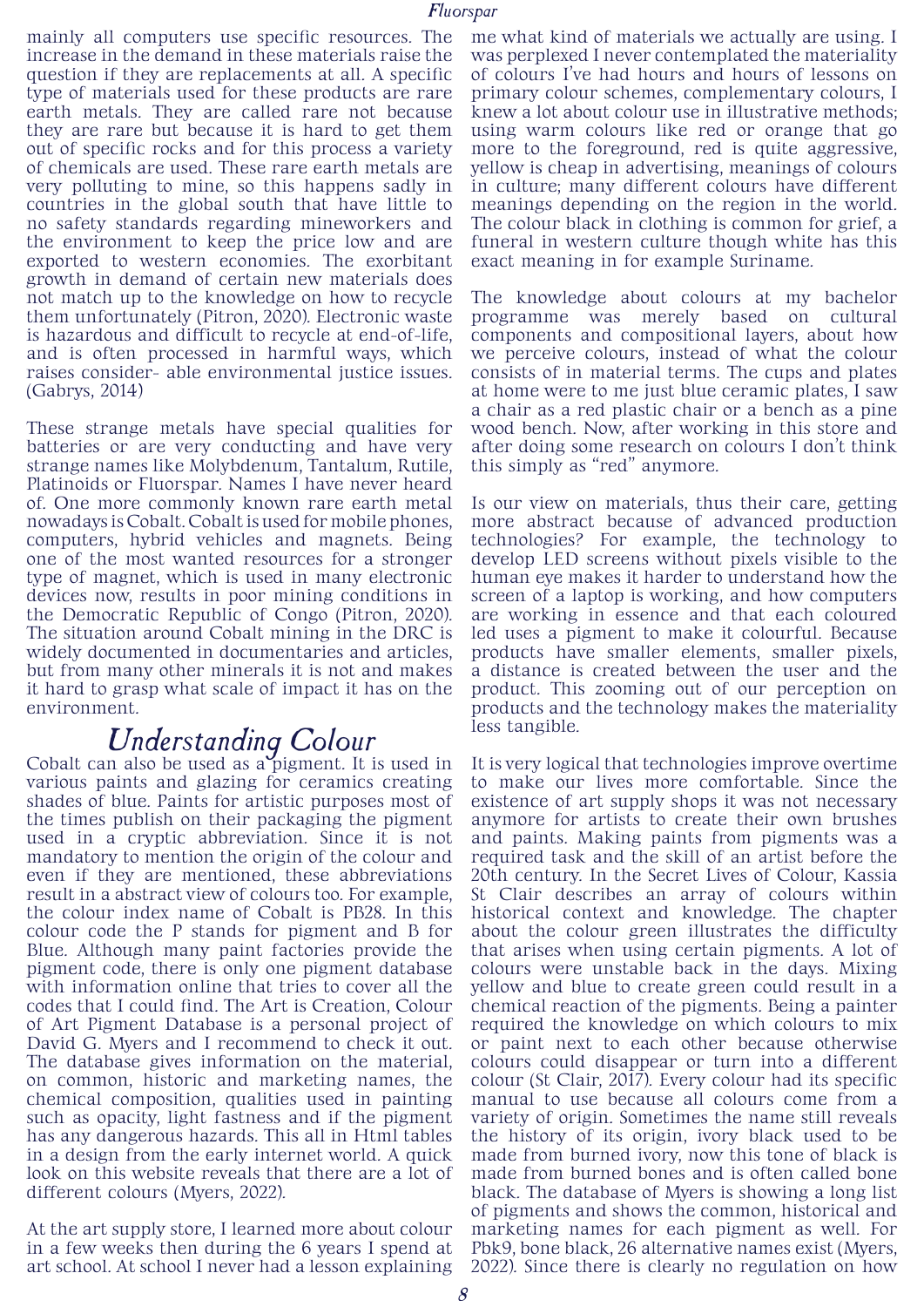we name colours, the names of colours don't refer to the material a colour is made from. It is strange to think that you can paint without knowing that you would smear burned animal bones or cobalt from illegal mines in DRC.

Although some colours reveal their origin, most of them are created synthetically. In the tables of Myers database almost every colour refers to a name only used and understood in chemical laboratories because they are invented in laboratories as well. When I visited the Royal Talens factory for a tour in their factory where they create all sorts of art supplies, the guide that showed me the pigments in their warehouse told me that the knowledge on colours used in paints and inks nowadays is in the hands of the pharmaceutical industries. When it comes to printing inks, ink suppliers do not even mention what is inside the ink. The safety data sheet on RISO inks illustrates this properly with "trade secret" mentioned in the composition/ information on ingredients section, hiding the information on colours. This document does however shows that petroleum solvent and alkyd resin is an ingredient of their inks, both made from plastics (RISO INC., 2016). Besides RISO ink it is generally not clear what is used inside any printing ink, besides plastics which is already worrisome. The delicate and refined process of printing is very hard to understand in its materiality. This because our technologies are very inventive, but also because companies are not transparent.

This illustration on ingredients of ink showcases the abstractness of ink and adds up to all the abstractness around products and goods in general. Multiply this with the abstractness of how we perceive data and energy and you get a mixture of a total detached understanding of worldwide economies and ecologies. Adam Bobette contemplates the influence on the carbon-based industrialisation on the modern sense of self in The spirituality of Coal. He argues that "[...] critiques of extractivism and the way that carbon modernity transformed nature (and humans) into resources and commodities" is a narrow view on carbon (2022). In his essay he talks about the coal miner and spiritual leader John G. Bennett who articulated a grand theory of energy: energy as the primary ontological stuff of the universe, from the lowest (stones and minerals) to the highest (spirit). Bobbette does not advocate for Bennett, but merely illustrates how self-help and the new age movement sprung from the thoughts on coal and energy and because of extractivism in historical context (ibid.). To see all things as energy spiritually can be very vague and abstract and can lead to a cornucopian mindset that there is enough for everyone on this world. If this is true philosophically speaking there might be enough energy for everyone but not in the shapes of trees, paper or books but only in greenhouse gas emissions.

### *Conclusion*

When thinking, researching and writing about environmental impact, my thoughts go to many places and touch upon many philosophical questions that coincided with this vast topic. Being aware of my choices in material use and the impact it has on the environment can cause reduction in the use of resources but reduction is still using. In this climate crisis I am constantly aware of the influence of my acting on the climate and makes me from time to time wonder if I should publish at all. Embracing I am a human and not a plant or a rock is maybe embracing that I use more energy then fellow kin nevertheless. To me it is debatable how much influence reducing the use of resources has in publishing if you question ethics in a philosophical sense. Being aware of that we live on one ecosystem called the earth (or the universe), and humans are just as equal as a rock makes me feel that I have no rights at all to use this rock. The entitlement of any element in a way is a colonial act and feels wrong (the word good and wrong are debatable too, moral ethics wise). To reduce the most is to stop having a website, to stop printing, to stop creating but this also gives space to guilt and the word wrong. Embracing reduction, de-growth in this is a non binary act, which might be not the best, but goes beyond goodness.

When you start to think of your own infrastructures it can be scary because of the multitude of things you come across that you can take in account. Poor mining conditions, increase use of electronics, the energy consumption and the difficulty to find out on its impact and on how to calculate these problems makes me wonder if we should calculate at all. If we would like to say bye to plastics and hello to a fossil-free future, the way we publish has to change drastically and we don't need equations for that. A fossil-free publishing practice is a process. In the meantime we could decrease impact in sending smaller file sizes with dithering our images if you publish digital. We should try out experiments with fonts that use less ink, print monochrome images to use less colours and ask for transparency from ink manufactures on the ingredients. Another way to reduce environmental impact is to focus on finding alternative ways to circulate our publications within an audience. Instead of printing more we could think of reusing the existing publications in a model that emphasises the sharing possibilities of individual prints.

As a self-publisher I think we should care about our paper use and decrease it. We should think about the digital environments we use and rethink on the ways how we could make different infrastructures that are alternatives to the servers used in common digital platforms. The end doesn't justify the means. It is very difficult to get grip on the ecological environmental impact of publishing practices on our planet, but we should keep trying and find ways to practice it.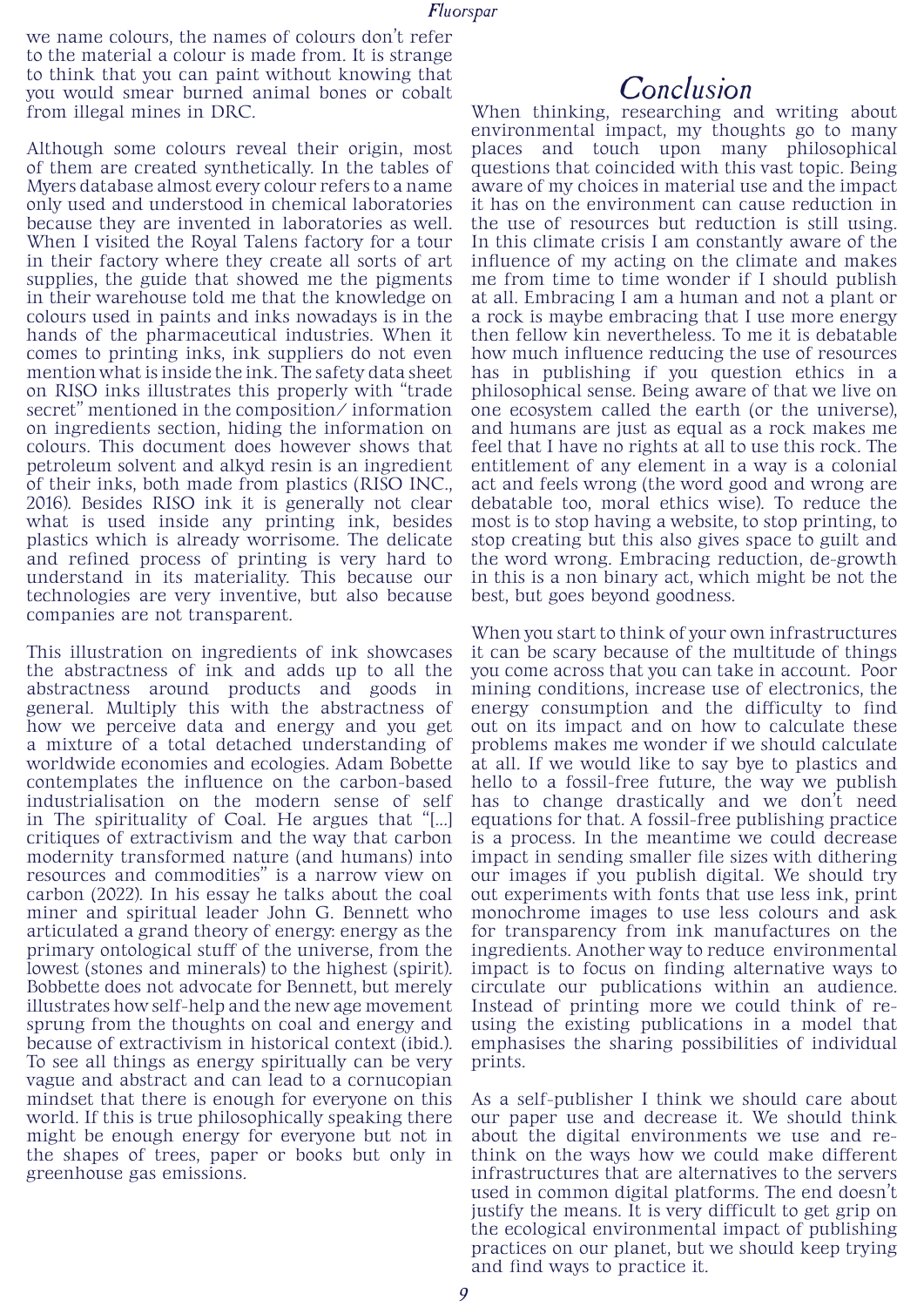*Bibliography*<br>Allen, J. and Sinders, C., 2021. Can hope be calculated? Multiplying and Dividing Carbon, Before and After Corona [online] a nourishing network, radical openness. Available at: <https:// a-nourishing-network.radical-openness.org/canhope-be-calculated-multiplying-and-dividingcarbon-before-and-after-corona.html>.

Adams, C., 2021. We need a fossil-free internet by 2030. [online] Branch. Available at: <https://branch. climateaction.tech/issues/issue-3/weneed-afossil-free-internet-by-2030/>.

Bobbette, A., 2022. The spirituality of coal. [online] Transmediale. Available at: <https://transmediale. de/almanac/the-spirituality-of-coal>.

Brain, T., Nathanson A. and Piantella B., 2021. Towards a natural intelligence. [online] Solar Protocol. Available at:<http://solarprotocol.net/ manifesto.html>.

Carrera, M., 2017. Eco-publishing Handbook: the Container Is Important Too. [online] CCCB LAB. Available at: https://lab.cccb.org/en/ecopublishing-handbook-the-container-is-importanttoo/ [Accessed 7 Feb. 2022].

Cegłowski, M., 2015. The Website Obesity Crisis. [online] Idlewords.com. Available at: <https:// idlewords.com/talks/website\_obesity.htm>.

Cleutjens, C. and Otto, L., 2021. From the mine to smelters to the cloud. Resolution Magazine, (1), p.50.

De Decker, K., Roscam Abbing, R. and Otsuka, M. eds. 2020. How Sustainable is a Solar Powered Website? [online] Low Tech Magazine. Available at: https://www.lowtechmagazine.com/2020/01/ how-sustainable-is-a-solar-powered-website.html.

'Efficiency', 2022. Wikipedia. [online] Available

at: <https://en.wikipedia.org/wiki/Efficiency> [Accessed 14 Mar. 2022].

Escamilla Monell, M., Panyella Carbonell, J., 2021. The environmental impact of digital publishing. [online] CCCBLAB. Available at: <https://lab.cccb. org/en/the-environmental-impact-of-digitalpublishing/>.

Fischer, M., 2021. Towards A Self Sustaining Publishing Model. A ten minute lesson / rant / manifesto by Marc Fischer. Chicago: Half Letter Press.

Gabrys, J., 2014. Powering the Digital: From Energy Ecologies to Electronic Environmentalism. [ebook] New York and London. Available at: <https://www. jennifergabrys.net/wpcontent/uploads/2014/09/ Gabrys\_ElecEnviron\_MediaEcol.pdf>.

Harris, A., (n.d.). Ditherit. [online] Ditherit. Available at: <https://ditherit.com/> [Accessed 7 Feb. 2022].

Martijn, M., 2021. Hoe kwetsbaar Europa is, leer je van een broodrooster. [online] De Correspondent Available at: <https://decorrespondent.nl/12367/ hoe-kwetsbaar-europa-is-leer-je-van-eenbroodrooster/380359452-e1c8ccc2>.

Myers, D. G., The Art is Creation, Color of Art Pigment Database. [online] Available at: <http:// old.artiscreation.com/>[Accessed 14 Mar. 2022].

Pitron, G., 2020. The Rare Metals War. Scribe Publications, p.55, p.230.

RISO INC., 2016. Safety Data Sheet. [online] Available at: <https://us.riso.com/wp-content/ uploads/2016/10/RFI000U-00-FType-Color.pdf >.

St Clair, K., de Vries, A., 2017. Het geheime leven van kleuren. 9th ed. Amsterdam: Meulenhoff.